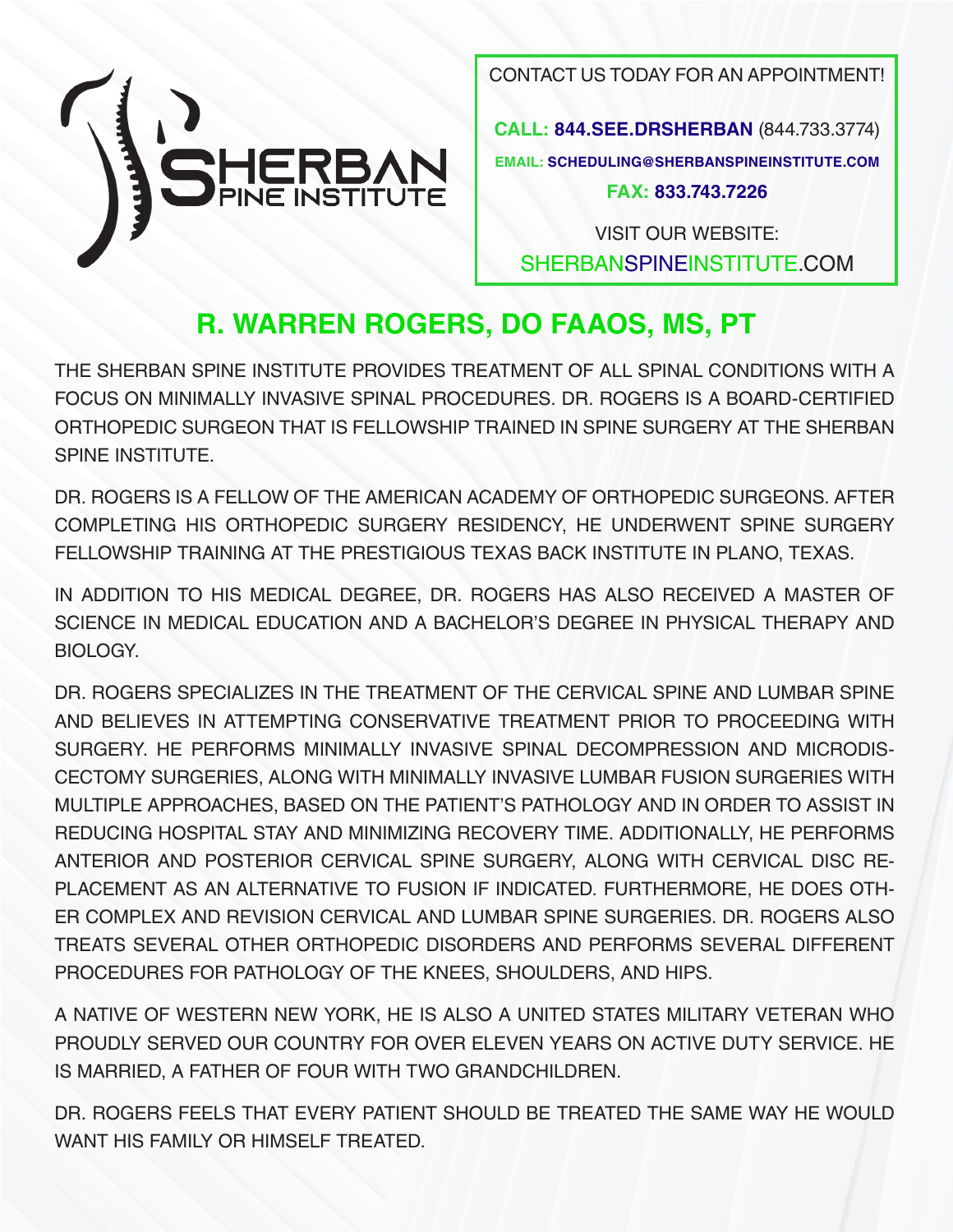



CURRICULUM VITAE DR. R. WARREN ROGERS Board Certified • Orthopedic Surgeon Fellowship Trained • Spine Surgeon

#### **EDUCATION**

| 2009 - 2011 | <b>Master of Science in Medical Education</b><br>Lake Erie College of Osteopathic Medicine, Erie, PA      |
|-------------|-----------------------------------------------------------------------------------------------------------|
| 2004 - 2008 | <b>Doctor of Osteopathic Medicine</b><br>Lake Erie College of Osteopathic Medicine, Erie, PA              |
| 1994 - 1998 | <b>Bachelor of Science in Physical Therapy -</b><br><b>Magna Cum Laude</b><br>Daemen College, Amherst, NY |

## **ORGANIZATIONS**

**American Academy of Orthopaedic Surgeons North American Spine Society American Osteopathic Academy of Orthopedics American Osteopathic Association**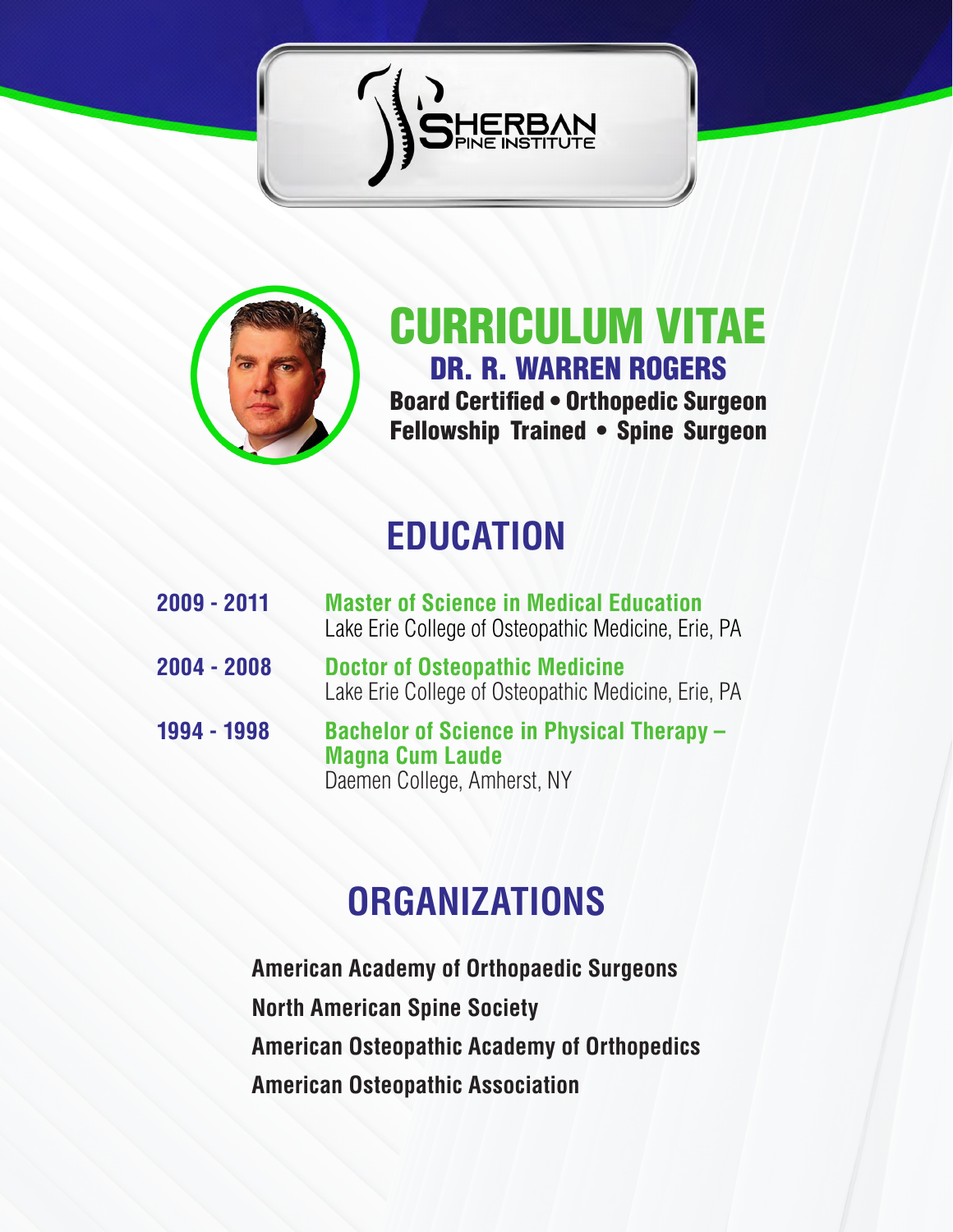

#### **WORK EXPERIENCE**

- **2021 present 716 Orthopaedics & Spine Surgery Buffalo, NY** Orthopedic Spine Surgeon
- **2018 2021 Sherban Orthopaedics & Spine Surgery Buffalo, NY** Orthopedic Spine Surgeon
- **2014 2017 Mount Saint Mary's Hospital Lewiston, NY** Orthopedic Spine Surgeon
- **2013 2014 Texas Back Institute Plano, TX** Orthopedic Spine Fellow
- **2008 2013 Millcreek Community Hospital Erie, PA** Orthopedic Surgery Resident
- **2005 2008 Hamot Med Center, Presque Isle/Select Rehab, Barabas PT – Erie, PA** Physical Therapist
- **2002 2004 Seymour Johnson Air Force Base (SJAFB) Goldsboro, NC** Physical Therapist
- **1998 2002 Wright Patterson Air Force Base (WPAFB) Dayton, OH**  Physical Therapist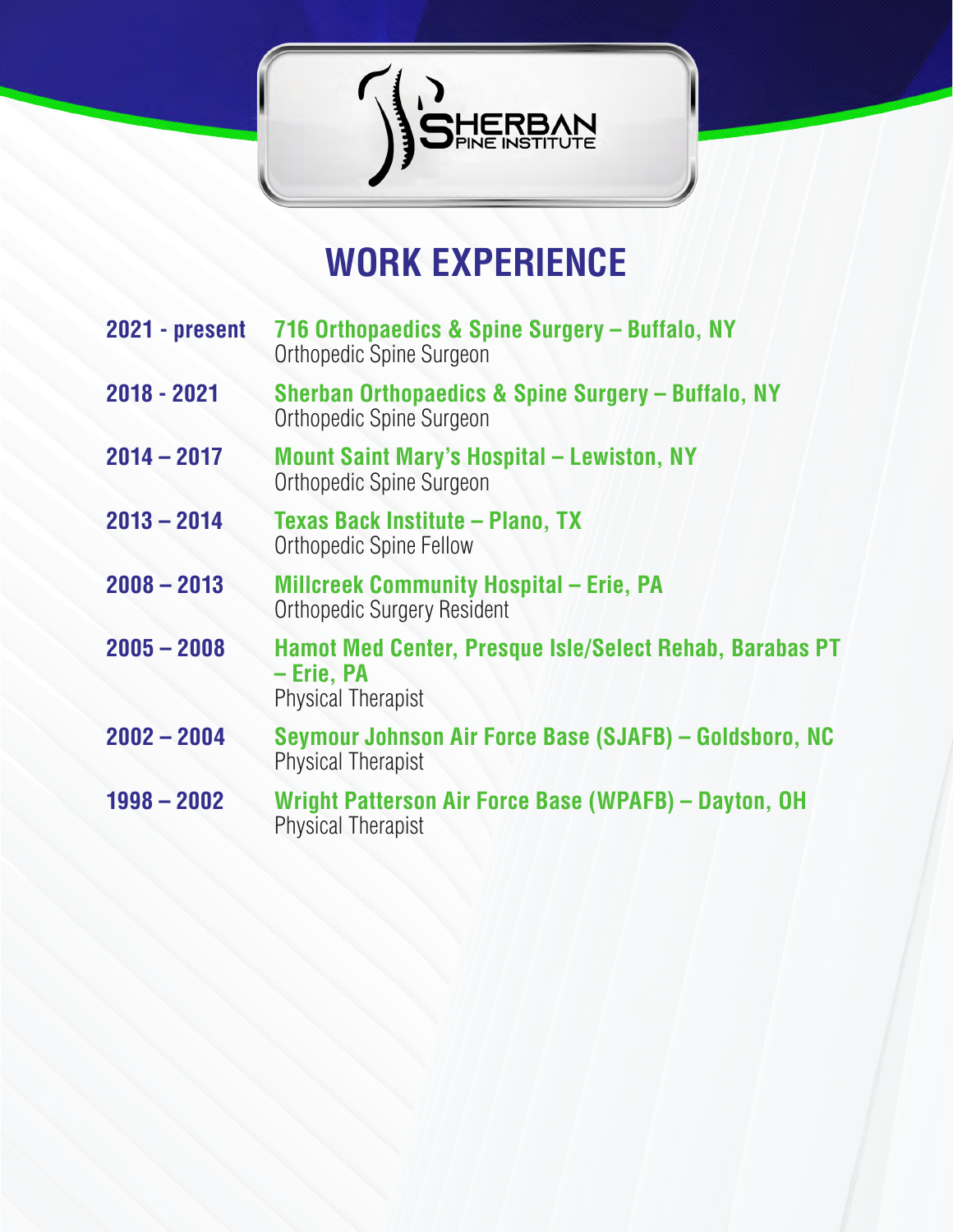

# **ACCOMPLISHMENTS**

| 2019          | Fellow of the American Academy of Orthopaedic Surgeons                                       |
|---------------|----------------------------------------------------------------------------------------------|
| 2018          | Orthopedic Surgery Board Certification – American Osteopathic<br>Board of Orthopedic Surgery |
| 2017          | Recipient of Daemen College Distinguished Alumni Award                                       |
| 2008          | LECOM - Excellence in Surgery Award                                                          |
| 2008          | Western New York Osteopathic Medical Society Annual Scholarship                              |
| $2005 - 2008$ | LECOM - Academic Excellence Scholarship                                                      |
| 2003          | USAF 4th Medical Group (MG) Company Grade Officer of the Quarter                             |
| 2002 & 2004   | <b>USAF Commendation Medal</b>                                                               |
| 2002 & 2003   | USAF 4th Operations Squadron Company Grade Officer of the<br>Quarter                         |
| 2000          | USAF 74th MG Company Grade Physical Therapist of the Year                                    |
| 1998          | Outstanding Research Award – Daemen College                                                  |

Combat Action Ribbon, Armed Forces Expeditionary Medal, SW Asia Service Medal, Kuwait Liberation Medal, Good Conduct Medal, Commander US Central Command Letter of Commendation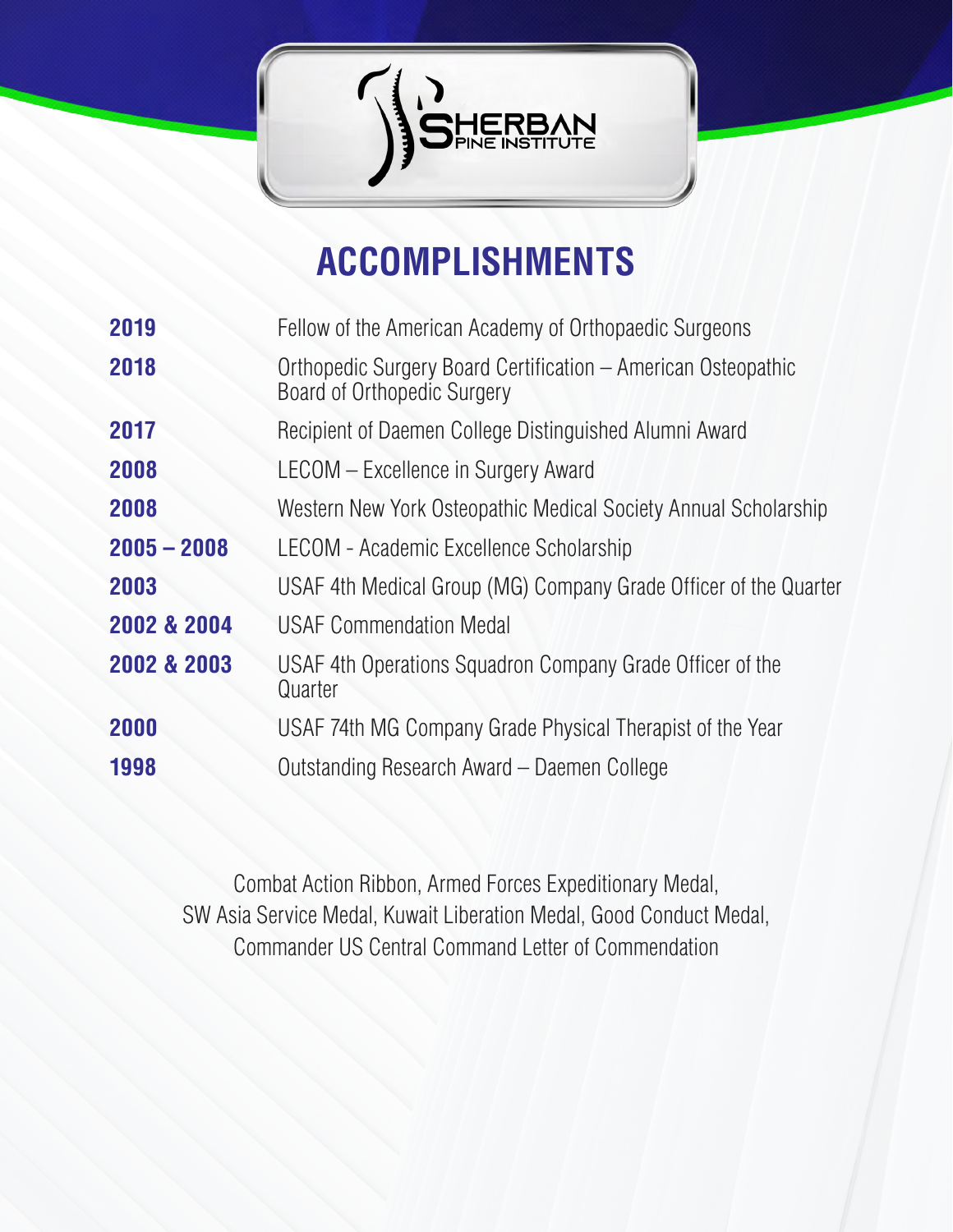

# **RESEARCH**

| 2014 | Comparison of One Level versus Two Level Anterior Cervical<br>Discectomy and Fusion                                                                            |
|------|----------------------------------------------------------------------------------------------------------------------------------------------------------------|
| 2014 | Clinical Outcomes Following Anterior Cervical Hybrid Surgery<br>Using Total Disc Replacement Combined with Anterior Cervical<br>Fusion at the Adjacent Segment |
| 2013 | Child treated for several pathologic long bone fractures with asso-<br>ciated Alagille Syndrome: A case report                                                 |
| 2012 | A Research Curriculum for First Year Residents                                                                                                                 |
| 2011 | The Effect of Hyperglycemia on Perioperative Outcomes in the<br><b>Geriatric Hip Fracture Patient</b>                                                          |
| 2010 | The Association of Diabetes Mellitus with Perioperative Compli-<br>cations Following Hip Fracture—A Nationwide Study of 252,292<br>Patients                    |
| 2009 | Foot Deformities and Pain in the Geriatric Patient                                                                                                             |
| 1998 | Effects of Therapeutic Exercises on the Elderly Arthritic Patient                                                                                              |

# **PUBLICATIONS**

Rogers RW, Tranovich MJ, Bradbury MW, Habusta SF. Foot Deformities and Pain in the Geriatric Patient. J Penn Osteopathic Med Assoc. 2011;55(4):15-20.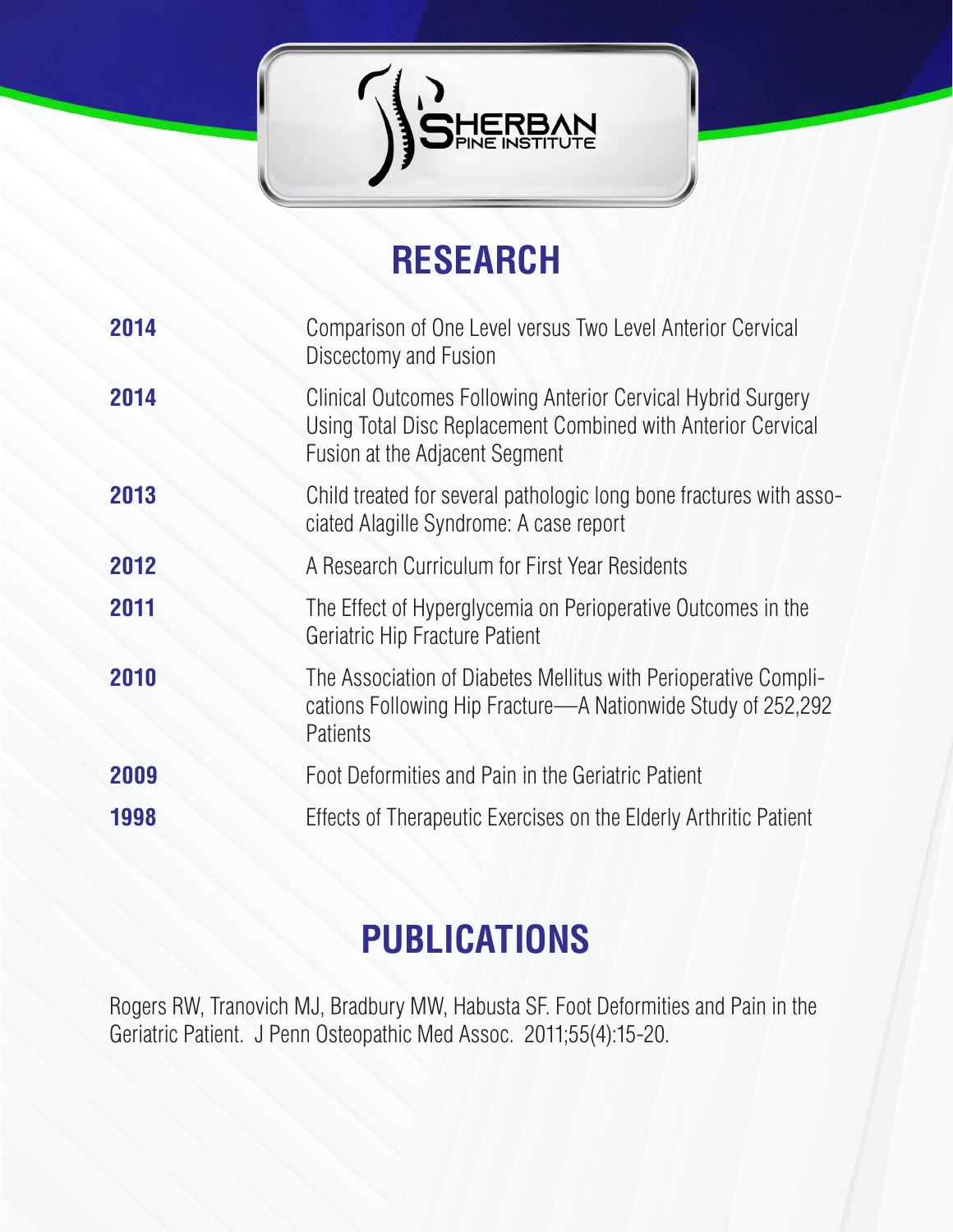

# **ACTIVITIES**

| 2020 | Guest Lecturer – Millcreek Orthopedic Residency Program -<br>Lumbar Spondylolisthesis                                                               |
|------|-----------------------------------------------------------------------------------------------------------------------------------------------------|
| 2019 | Guest Lecturer – Millcreek Orthopedic Residency Program -<br>Pediatric Spine Deformities, Orthopedic Spine Trauma                                   |
| 2018 | Guest Lecturer – Millcreek Orthopedic Residency Program -<br>Orthopedic Spine Trauma, Pediatric Spine Deformities                                   |
| 2017 | Alumni Speaker for Daemen College Convocation                                                                                                       |
| 2017 | Guest Lecturer – Millcreek Orthopedic Residency Program -<br><b>Orthopedic Pediatric Spine Deformities</b>                                          |
| 2016 | Guest Lecturer – Millcreek Orthopedic Residency Program -<br>Orthopedic Spine Trauma                                                                |
| 2016 | Guest Interviewee – Niagara County Target Success Television<br>Program - Orthopedic Spine Surgery                                                  |
| 2015 | Guest Lecturer – Catholic Health – Mount Saint Mary's<br>Presentation to the Public on Neck Pain and Low Back                                       |
| 2015 | Guest Advisory Panel – Catholic Health – Mount Saint Mary's<br>Conference on Healthcare for Women                                                   |
| 2015 | Guest Lecturer – Catholic Health – Multi-disciplinary Approach<br>to the Musculoskeletal System - Lecture on Sacroiliac Joint<br><b>Dysfunction</b> |
| 2014 | Guest Lecturer – Mount Saint Mary's Medical Staff Meeting –<br>Lumbar Spondylolisthesis                                                             |
| 2013 | Guest Lecturer – Lake Erie College of Osteopathic Medicine–<br><b>Orthopaedic Spine Surgery</b>                                                     |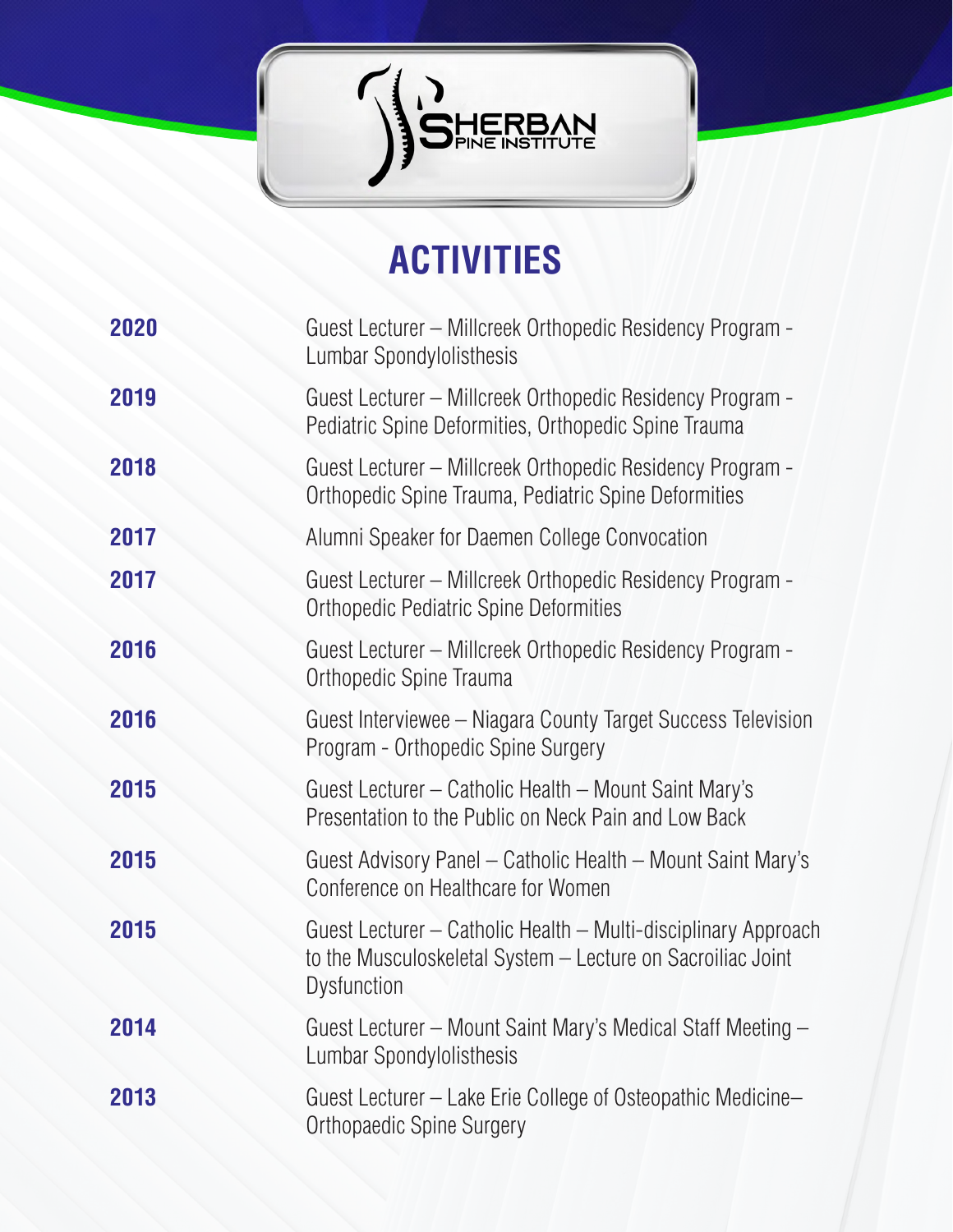

| $2008 - 2009$ | Chief Intern - Millcreek Community Hospital              |
|---------------|----------------------------------------------------------|
| $2002 - 2004$ | Base Medical Clearance Officer - SJAFB                   |
| $2002 - 2004$ | Assistant Chief - Physical Medicine Department - SJAFB   |
| $2002 - 2004$ | Director of Base Running Clinic - SJAFB                  |
| 2001          | USAF – Physical Therapist Readiness Verification Program |
| $2000 - 2002$ | Medical Records Review Coordinator - WPAFB               |
| $1999 - 2002$ | Director of Aquatic Therapy Program - WPAFB              |
| $1999 - 2002$ | Operational Risk Manager - WPAFB                         |
| $1999 - 2002$ | Department Infection Control Officer - WPAFB             |
| 1999          | Miami Valley Combined Federal Campaign Leader - WPAFB    |

#### **LECTURES**

Spondylolisthesis, Pediatric Spine, OPLL, Orthopedic spine trauma, Orthopedic pediatric deformities, Sacroiliac joint dysfunction, Fractures about the Knee, Calcaneal Fractures, Ankle Fractures, Adult Foot Deformities, Evidence Based Orthopedics, Aneurysmal Bone Cysts, Femur Fractures, Paget's Disease, Radius & Ulnar fractures, Heel Pain, Physical Therapy Modalities, Tendon Ruptures, Lisfranc Injuries, Talar Fractures, Metabolic bone disease, Disc Herniations, Synovial Joints and Pathology Pediatric Bone Tumors, Diabetic Ulcers, Bone Formation and Skeletal Growth